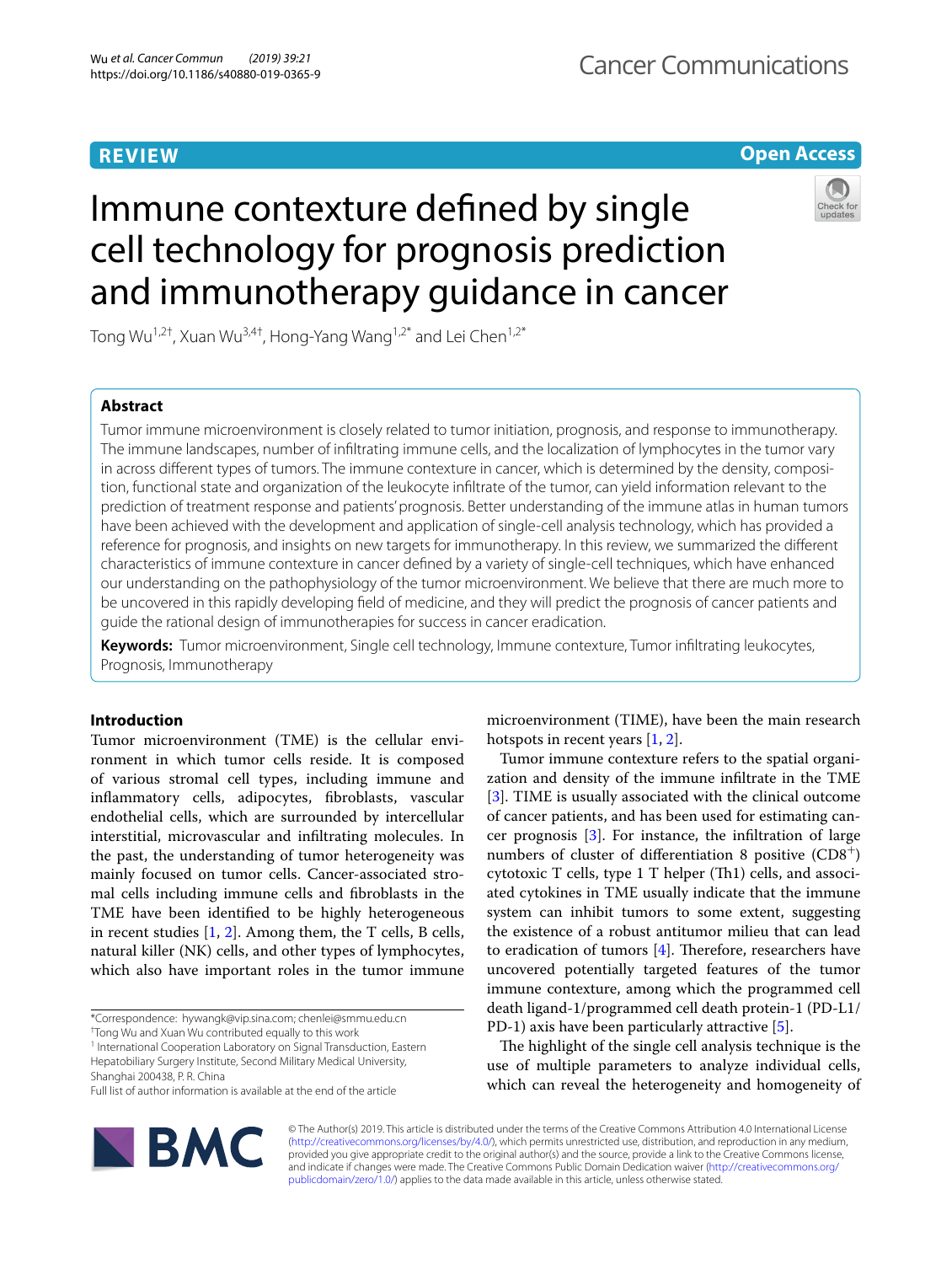cells. In the emerging single cell protein detection technologies, mass cytometry is the most representative one, as it can detect dozens of proteins on a single cell simultaneously [\[6](#page-5-5), [7\]](#page-5-6). In addition, the next-generation sequencing technology including single cell genomics and single cell transcriptomics made it possible to identify and characterize the cell types in heterogeneous tissues [\[8](#page-5-7)]. Both the heterogeneity of cells in one tumor sample and the diferent characteristics of immune contexture between distinct tumor samples can refect the heterogeneity of clinical samples. Single cell analysis can also be very convenient for comparing samples from diferent cancer patients to fnd specifc diferences in tumor immune contexture. Better understanding on the pathophysiology of the tumor microenvironment by single cell technology will predict the prognosis of cancer patients and guide the rational design of immunotherapies for success in cancer eradication. These data can be used as an important basis for individualized treatment. In this review, we summarize the diverse immune contexture in several types of tumors revealed by single cell analysis technology, and provide new strategies for prognosis prediction and immunotherapy guidance in cancer.

## **Respiratory tumor**

## **Immune contexture**

Small cell lung cancer and non-small cell lung cancer (NSCLC) are the two main histological types of lung cancer. NSCLC accounts for 85% of lung cancers and used to be subdivided into lung squamous cell carcinoma and adenocarcinoma  $[9-11]$  $[9-11]$ . In lung cancer, greater focus has been placed on tumor-infltrating lymphocytes (TILs) as they have been found to be able to directly afect prognosis and the response to immunotherapy  $[12-14]$  $[12-14]$  $[12-14]$ . The TIME of lung cancer is mainly composed of T cells, macrophages, and mast cells  $[11, 15-17]$  $[11, 15-17]$  $[11, 15-17]$  $[11, 15-17]$  $[11, 15-17]$ . In NSCLC, the number of  $CD8^+$  cells,  $CD4^+$  cells, T cells, and B cells are increased in tumor tissues as compared to normal lung tissues [[18\]](#page-6-3), among which the increase of B cells was found to be the most distinct [[9\]](#page-5-8). Recently, Lavin et al. [[19](#page-6-4)] have found that there are notable alterations of T cells and NK cells in lung adenocarcinoma. Moreover, considerable changes in tumor-infltrating myeloid (TIM) cells have been identifed to weaken the T cellsmediated anti-tumor immunity and promote tumor progression [[20,](#page-6-5) [21\]](#page-6-6). Dendritic cells (DCs) were found to be the most important components among TIM to induce the activation of T cells  $[22, 23]$  $[22, 23]$  $[22, 23]$  $[22, 23]$ , and CD103<sup>+</sup> DCs were shown to drive  $CD8^+$  T cells activation [[23–](#page-6-8)[26\]](#page-6-9). Compared with the patients with high  $CDS<sup>+</sup>$  T cells but low DCs density in their tumor mass, NSCLC patients with high level of both  $CD8<sup>+</sup>$  T cells and DCs had significantly better survival rate [[27\]](#page-6-10). It has been found early lung adenocarcinoma lesions have signifcantly reduced NK cell compartments [[19,](#page-6-4) [28\]](#page-6-11). Furthermore, changes in TIM subsets may compromise anti-tumor T cell immunity [[19,](#page-6-4) [28\]](#page-6-11). Regulatory T cells (Tregs) with highly expressed markers including CD39, cytotoxic T lymphocyte antigen 4 (CTLA-4), CD137, and inducible T cell costimulatory (ICOS) were found observably increased in lung tumor [[19\]](#page-6-4). Besides, macrophages in lung tumors also had unique characteristics compared with those in normal lung tissues, which were characterized by high-level expression of CD64, peroxisome proliferator-activated receptor γ (PPARγ), CD14, CD11c and low-level expression of CD86 and CD206 [[19](#page-6-4)].

## **The role of TILs**

TILs are T cell populations with higher specifc immune response to tumor cells than non-infltrating lymphocytes [[29,](#page-6-12) [30\]](#page-6-13). TILs are divided into three subtypes: epithelial lymphocytes within the cancer cell nests, stromal lymphocytes in the central cancer stroma, and peritumoral lymphocytes along the invasive margin  $[31]$ . The role of TILs in promoting or inhibiting tumor progression has not yet been determined [[32\]](#page-6-15). Generally, TILs are closely related to the clinical outcomes of cancer [\[33](#page-6-16)]. The subset, location, and density of TILs can be used to predict the overall survival (OS) and progression-free survival (PFS) of lung cancer patients, using immunoscore strategy  $[34, 35]$  $[34, 35]$  $[34, 35]$ . These cells infiltrated in tumor epithelium or stroma play an active role in inhibiting the progression and metastasis of tumors. Studies have found that high infiltration of  $CD3<sup>+</sup>$  cells in tumor epithelium and stroma suggest a better OS, while high infltration of forkhead box P3 positive  $(FOXP3<sup>+</sup>)$  T cells in tumors was associated with poor prognosis [[36\]](#page-6-19). Fas/Fas ligand (Fas/FasL) pathway disorder has been reported to induce malignant lung cells to evade the killing efect of cytotoxic T cells and thus resist the immune system [\[37](#page-6-20), [38](#page-6-21)]. Recent studies have shown that NSCLC patients with low ratio of  $CD4^+/CD8^+$  in peripheral blood T cells may have better prognosis  $[39]$  $[39]$ . The response of NSCLC patients to platinum neoadjuvant chemotherapy can be predicted by the density of  $CD8^+$  and  $FOXP3^+$  TILs in TIME [\[40](#page-6-23)]. In addition, the expression levels of inhibitory receptors such as T-cell immunoglobulin and mucin-domain containing-3 (TIM-3), lymphocyte-activation gene 3 (LAG-3), PD-1, and CTLA-4 in  $CD4^+$  or  $CD8^+$  T cells can be applied to predict the response to lung cancer immunotherapy  $[40-42]$  $[40-42]$ .

#### **Immunotherapy**

In the past decades, chemotherapy has been regarded as the standard treatment for lung cancer, but the therapeutic effect has been limited. The emergence and clinical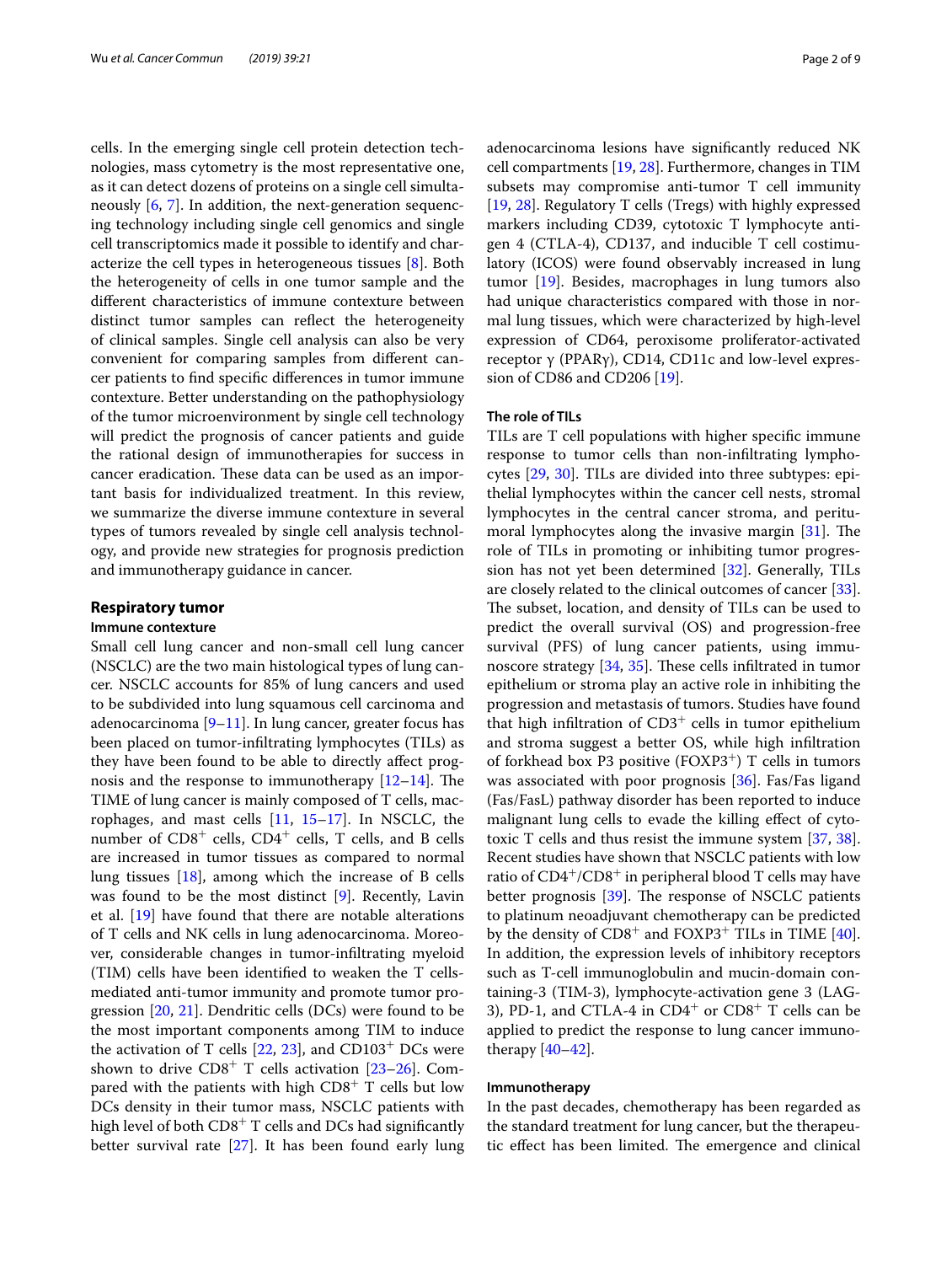application of immunotherapy have brought hope to countless patients by improving their PFS and OS rate. Tumor cells can suppress the immune system by activating immune checkpoints to achieve immune escape [\[43](#page-6-25)]. Among the immune checkpoints, PD-1 and CTLA-4 expressed by T cells and PD-L1 expressed by tumor cells have been the most studied. Immune checkpoint inhibitors are antibodies interacting with these immune checkpoint proteins to relieve immunosuppression and they have been used in patients with NSCLC. Studies have found several factors that can afect the response to immunological checkpoint therapy including tumor antigens (e.g. neoantigens, tumor mutation burden, microsatellite instability) [\[44](#page-6-26)], immunosuppressive and infammatory cells or proteins (e.g. TILs and tumorassociated immune cells, gene signatures, CTLA-4, IDO, PD-L1) [[45\]](#page-6-27), and host factors (single-nucleotide polymorphisms and microbiome)  $[46]$  $[46]$ . These indicators can be used to predict the efectiveness of immunotherapy for patients. Clinical trials of anti-PD-1 or anti-PD-L1 combined with anti-CTLA-4 drugs for NSCLC have been carried out, and positive results have been preliminarily obtained which mainly refected in a higher OS rate and durable responses [[47](#page-6-29)].

### **Digestive system tumors**

## **Immune contexture**

Single cell technology can also be applied to analyze the immune microenvironment of the digestive system. Zheng et al. [\[48](#page-7-0)] used single-cell sequencing to analyze T cell populations and depicted a distinctive immune landscape of liver cancer. They found fewer  $CD8<sup>+</sup>$  T cells in the center of the tumor than in the outer cortex. The proportion of  $CD4^+$  CD25<sup>high</sup> T cells in tumors is higher than that in normal tissues or peripheral blood, which can confrm that Tregs are enriched in the TME. Unlike Tregs, mucosa-associated invariant T cells (MAITs) are enriched in non-neoplastic adjacent liver tissues, while efector memory T cells (TEMs) and primitive T cells expressing C-X3-C motif chemokine receptor 1 (CX3CR1) and naive T cells expressing CC-chemokine receptor 7 (CCR7) are enriched in peripheral blood  $[48]$  $[48]$ . The percentage of exhausted  $CD8<sup>+</sup>$  T cells in tumor specimens is signifcantly higher in advanced patients, which indicated that the TME of hepatocellular carcinoma (HCC) could induce the transformation of  $CD8<sup>+</sup>$  infiltrating T cells into an exhausted state  $[49]$  $[49]$ . High expression of exhaustion-related genes including T-cell immunoreceptor with Ig and ITIM domain (TIGIT) and CTLA-4 was also found in tumor-infiltrating Tregs  $[49]$  $[49]$  $[49]$ . CD4<sup>+</sup>T cells were also analyzed, and independent developmental pathways of infiltrating  $CD4^+$  T helper cells in tumors were identifed. Xiao et al. [\[50](#page-7-2)] identifed a new B cell subset with a high expression of carcinogenic PD-1 in HCC. This subset had a unique phenotype of  $CD5<sup>high</sup>$ CD24<sup>−</sup>/<sup>+</sup> CD27high/<sup>+</sup> CD38dim, which was diferent from the traditional peripheral regulatory B cell phenotype of CD24high CD38high.

As one of the leading causes of cancer-related death worldwide, gastric cancer is a serious threat to human health  $[51]$  $[51]$ . FOXP3<sup>+</sup> Tregs are abundant in gastric cancer tissues, and the high infltration of FOXP3<sup>+</sup> Tregs in tumors may indicate a better prognosis of gastric cancer [[52\]](#page-7-4). It has been found that patients with a high expression level of  $CD8<sup>+</sup>$  and  $FOXP3<sup>+</sup>$  TILs in epithelium have better clinical outcomes  $[53]$  $[53]$ . The short distance between  $CD8<sup>+</sup>$  and  $FOXP3<sup>+</sup>$  cells has been hypothesized to be related to poor prognosis, as tumor-specifc CD8<sup>+</sup> T immune responses were suppressed by Tregs [\[53](#page-7-5)]. Okita et al.  $[54]$  $[54]$  $[54]$  have demonstrated that the level of CD11b<sup>+</sup> antigen presenting cells (APC), neutrophils and Tregs are increased in metastatic tumor-draining lymph node (MTDLN), while the proportion of T efector cells (TEs) and TEMs was significantly lower in MTDLN. The longterm protective effect of  $CD4^+$  TEM against tumor has been confrmed. Tolerant semi-mature CD11b+ PD-L1<sup>+</sup> APCs stimulated by gastric cancer cells can not only reduce TE and TEM but also induce Tregs proliferation [[54\]](#page-7-6).

### **The role of TILs**

The balance of cytotoxic T cells and Tregs in tumors has been found to be an independent predictor for survival and recurrence in HCC, and Tregs afect the invasiveness of HCC  $[54]$ . High activated CD8<sup>+</sup> cytotoxic lymphocytes (CTLs) in combination with low Tregs in tumor can improve both OS and disease-free survival (DFS) of patients, while  $CD4^+$  TILs,  $CD8^+$  TILs or  $CD3^+$  TILs had no efect on patients survival. In addition to the above efects, high-density infltration of Tregs is also related to tumor vascular invasion and the lack of tumor cysts [\[55](#page-7-7)].

## **Immunotherapy**

In the feld of liver cancer, immunological checkpoint treatment is mainly focused on CTLA-4 and PD-L1/ PD-1 pathways [[56](#page-7-8)]. Clinical trials of blocking CTLA-4 with tremelimumab to reactivate immune response in the treatment of advanced HCC have shown remarkable efficacy  $[43]$  $[43]$ . Blocking PD-1 with nivolumab to stimulate immune responses in the treatment of patients intolerance to sorafenib treatment or patients with refractory HCC has been found efective [\[56](#page-7-8)].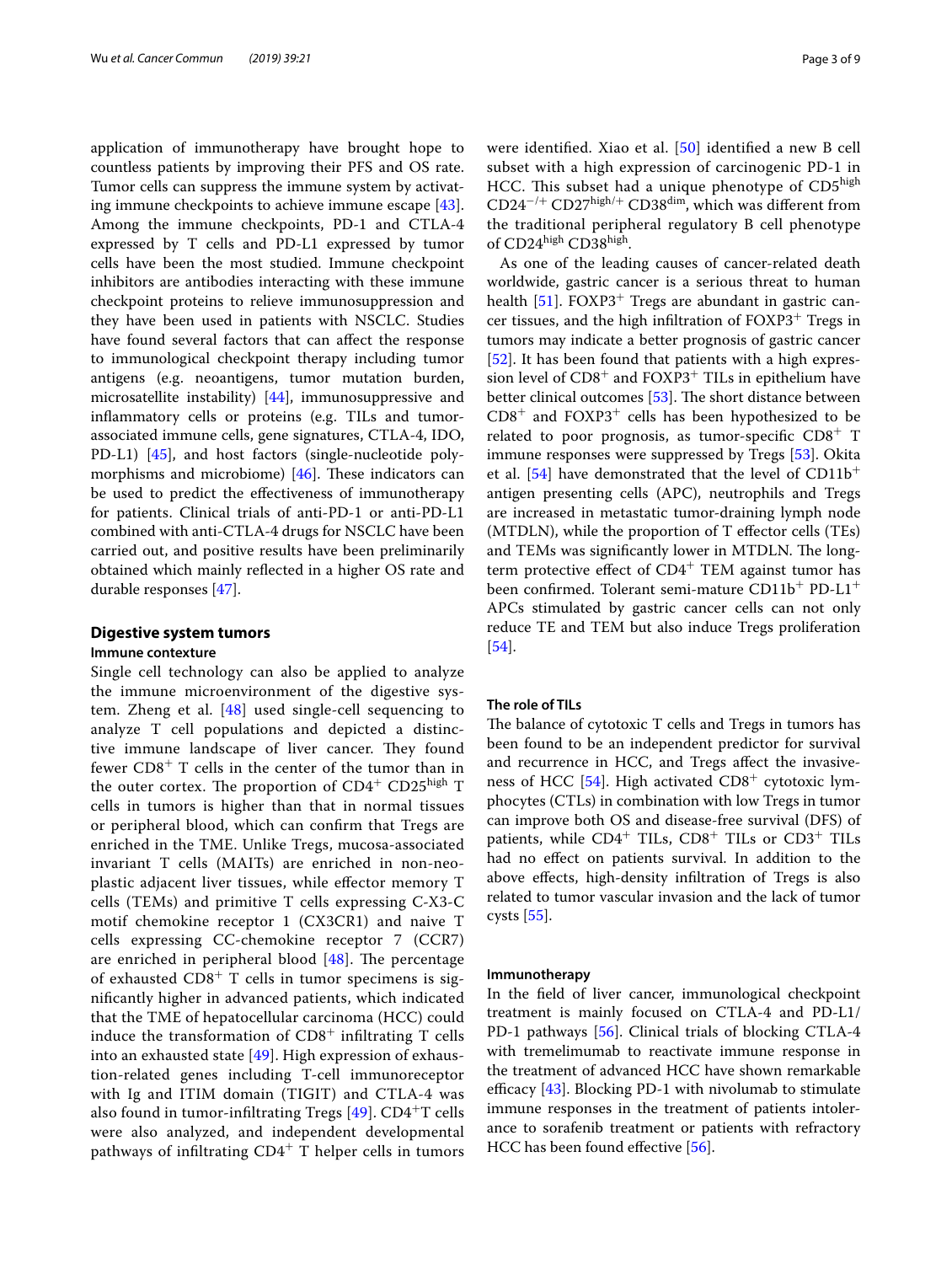## **Breast tumor**

#### **Immune contexture**

Compared with normal tissues, breast tumors have more abundant cell populations and greater phenotypic heterogeneity [[57,](#page-7-9) [58](#page-7-10)]. Azizi et al. [[59\]](#page-7-11) identifed that unlike the M1/M2 macrophage polarization model in breast tumor, T cell activation was a continuous process. They found that B cells were enriched in lymph nodes, while naive T cells were concentrated in peripheral blood. More cytotoxic T cells, activated macrophage clusters, and Tregs accumulated in tumors rather than in non-tumorous tissues or peripheral blood. Increased gene expression variance in tumor compared to normal tissue leads to signifcantly increased diversity of cell states. Under varied environmental conditions, the gene expression of Treg clusters did not show signifcant heterogeneity, while signifcant diferences in exhaustion, hypoxia and anti-infammatory gene signature of TEs were observed [[59\]](#page-7-11). The traditional view in macrophages is that the activated states of M1 and M2 are mutually exclusive [\[60](#page-7-12)]. However, recent research outcomes challenge this view. It has been found that both pro-infammatory M1 and tissue reparative M2 genes can be expressed simultaneously in the same macrophage and they may be interdependent [[61\]](#page-7-13).

#### **The role of TILs**

In breast cancer, TILs can indicate the response to chemotherapy or immunotherapy and are associated with patient survival [[62–](#page-7-14)[64](#page-7-15)]. PD-1 expression in T cells involved in tumors often associates with a state of T cell exhaustion. However, CD8<sup>+</sup> TILs with PD-1 expression in human breast tumor retain strong capacity for degranulation and cytokine production [\[65](#page-7-16), [66](#page-7-17)]. Diferent from the role of CD8<sup>+</sup> TILs in breast tumor which is associated with improved clinical outcomes, CD4+ TILs including  $FOXP3^+$  Tregs, Th1, and Th17 cells have controversial prognostic roles. Some studies have shown that patients with high levels of FOXP3<sup>+</sup> TILs have poor chemosensitivity and worse prognosis, while others reported that breast cancer patients with high levels of  $FOXP3^+$  T cells had better outcomes [\[67,](#page-7-18) [68](#page-7-19)].

#### **Immunotherapy**

Breast tumors can be divided into "infamed" tumors and "non-infamed" tumors according to the level of interferon (IFN)-producing and cytotoxic TILs, or expression level of PD-L1 in tumors and PD-1 in immune cells [\[69](#page-7-20)]. Immune checkpoint therapy harvests the best efficacy in "infamed" tumors which are characterized by high level of IFN-producing and cytotoxic TILs, or high-level expression of PD-L1 in tumors and PD-1 in immune cells [[69\]](#page-7-20). Few breast tumors are considered to be "inflamed" tumors. Triple-negative breast cancer (TNBC) is usually viewed as the most "infamed" breast cancer subtype, so most immunotherapy trials for breast cancer, including immunosuppressive agents against PD-1 or PD-L1, such as atezolizumab, have been applied to TNBC [\[70](#page-7-21)]. However, for "non-infamed" breast tumors such as those being estrogen receptor positive  $(ER^+)$  or human epidermal receptor 2 negative (HER2−) breast tumors, improving the efficacy of immunotherapy remains a challenge [[71\]](#page-7-22).

## **Immune contexture in other tumors Clear cell renal cell carcinoma (ccRCC)**

Chevrier et al. [[72\]](#page-7-23) depicted a landscape of TME in ccRCC patients using single-cell analysis. Various biomarkers expressed by T cells and tumor-associated macrophages (TAMs) can be used as potential targets of immunotherapy [\[73\]](#page-7-24). CD38, the most overlapping marker with PD-1, has been found as a potential marker of T cell depletion in ccRCC [\[74](#page-7-25)]. Macrophages in the TME can co-express anti-tumor marker (CD169) and pro-tumor markers (CD163, CD204, and CD206) [\[75](#page-7-26)]. ccRCC has the highest heterogeneity of TAMs superior to CD8 composition and CD4 composition [\[72](#page-7-23)]. It has been identifed that ccRCC TAMs have a unique M2 phenotype which can induce Tregs amplifcation, characterized by the expression of IL-10, CD163, fbronectin 1, and IFN-4 [\[76](#page-7-27)–[78\]](#page-7-28).

#### **Hodgkin's lymphoma (HL)**

The most common subtype of malignant lymphoma in young people is Hodgkin's lymphoma (HL) [\[79](#page-7-29)]. Studies have focused on the TME of classical HL with the use of mass cytometry analysis. In some human solid tumors, the blocking efect of PD-1 is related to the activation of  $CD8<sup>+</sup>$  cytotoxic T cells in TME  $[80-85]$  $[80-85]$ . In most classical HLs, the simultaneous increase of  $CD4^+$  Th1 polarized Tregs and diferentiated T efectors were observed [[86\]](#page-8-1). The complementary mechanism may exist in the immunosuppression of classical HL, which made the expression level of PD-1 in  $CD4^+$  Th1 polarized T effectors and Tregs differ greatly  $[86]$  $[86]$ . PD-1<sup>+</sup> T cells in peripheral blood of HL patients were found increased compared with healthy people and several Phase I dose escalation trials showed efective treatment of nivolumab (anti-PD-1 antibody) [\[87\]](#page-8-2).

## **Melanoma**

Melanoma can be divided into four subtypes according to the mutation genotypes. They are BRAF, N-Ras, K-Ras, and H-Ras-mutant melanomas [\[88\]](#page-8-3). Single-cell RNA-seq has been applied to study the composition of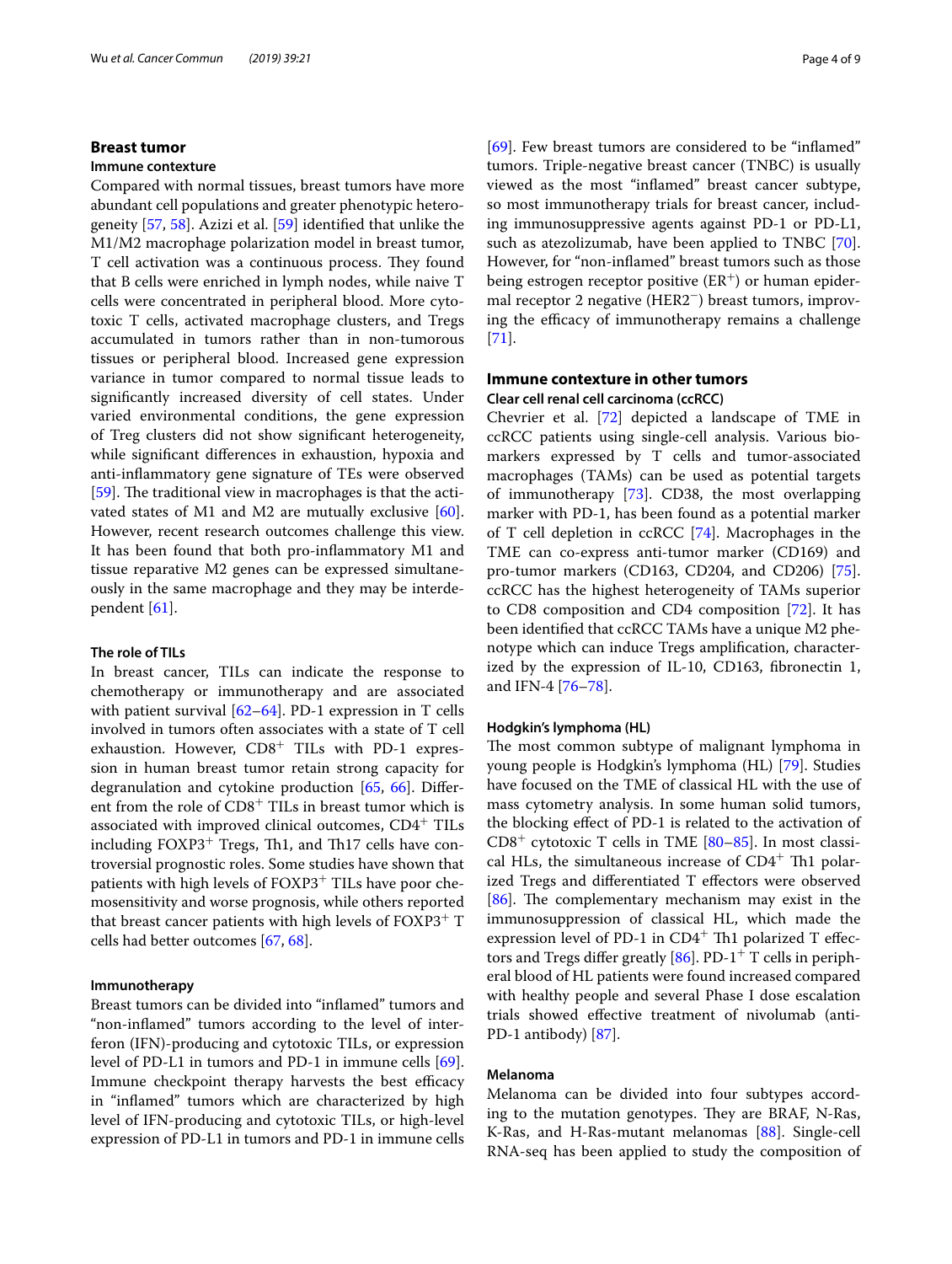tumor immune cells in melanoma. Both CD4<sup>+</sup> T cells and  $CD8<sup>+</sup>$  T cells have different transcriptional states in tumors, which shows a continuous transition from an early effector to a dysfunctional T cell state [[89](#page-8-4)]. Dysfunctional CD8<sup>+</sup> T cells characterized by high expression of immune checkpoint molecules, such as LAG-3 and PD-1, are positively correlated with tumor malignancy [[90\]](#page-8-5). It has been found that  $TCF7^+$  CD8<sup>+</sup> T cells can predict positive clinical outcomes of patients treated with anti-PD-1 antibody [\[91\]](#page-8-6).

Single cell-analytic methods used in some other types of tumors are detailed in Table [1](#page-4-0).

## **Single‑cell technology**

## **Single‑cell mass cytometry**

Traditional flow cytometry can only detect less than a dozen protein markers, making it difficult to analyze small numbers of cells or complex phenotypes [\[92](#page-8-7)]. Mass flow cytometry removes the limitations of flow cytometry by using flow cytometry in conjunction with mass spectrometry to signifcantly increase the number of detectable labels [\[93\]](#page-8-8). Mass cytometry is a sensitive measurement method based on inductively coupled plasma mass spectrometry. Samples with the antibodymetal coupling labels are vaporized and ionized in argon plasma, after which the detector determines the elemental composition of a sample by measuring the time-offight (ToF) of the ionized elements.

#### **Single‑cell RNA sequencing (scRNA‑seq)**

Single-cell RNA sequencing (scRNA-seq) can identify and characterize the cell types in heterogeneous tissues and diferent conditions via transcriptomic measurements at single cell resolution [\[94\]](#page-8-9). Diferent from the frst scRNA-seq experiment in 2009 which profled only eight cells [[95](#page-8-10)], we now can obtain a large amount of scRNA-seq data to provide detailed biological information of the cells found in a sample [[96](#page-8-11)]. scRNAseq method can analyze thousands of single cells in a single experiment to form gene expression profles which is sufficient to classify cell types. Although scRNA-seq provides detailed transcriptional catalogues of individual cells, we still need to extract more focused gene expression information from it.

## **Single‑cell proteomics**

As the main undertaker of life activities, the protein components of cells can indicate biological processes and diseases. Novel single-molecule protein sequencing schemes that use tunneling currents, fuorescence and nanopores realize single-cell proteomics and greatly improve the sensitivity of low abundance protein detection [\[97](#page-8-12)]. Mass spectrometry can use tens of thousands of cells or more to detect and quantify proteomes [\[98](#page-8-13)]. Some researchers analyzed the subcellular distribution of more than 12,000 human proteins using antibody-based immunofuorescence confocal microscopy [[99\]](#page-8-14). By fuorescently labeling selected amino acids, an old method for protein sequencing called Edman degradation can be improved [\[98](#page-8-13)].

The characteristics of several single cell-analytic methods are detailed in Table [2](#page-5-11).

## **Conclusions**

The immune cells in TME can be divided into different clusters according to their surface markers and functions, and within the clusters of lymphocytes, there is extensive heterogeneity among different tumors. The immunological profles of diferent tumors were recently revealed by single-cell analysis technology including mass cytometry and single cell sequencing. Analysis of the composition of TME improves the ability to predict the prognosis of diferent cancers, thus provides new strategies for cancer treatment.

<span id="page-4-0"></span>**Table 1 Single cell-analytic methods used in diferent cancers**

| Cancer             | Single cell-analysis technology                          | <b>References</b> |
|--------------------|----------------------------------------------------------|-------------------|
| Melanoma           | Single-cell RNA sequencing                               | $[100 - 102]$     |
|                    | Single-cell barcode chip (SCBC)                          | [103]             |
| Leukemia           | Single-cell RNA sequencing                               | [104]             |
|                    | Single-cell exome sequencing                             | [105]             |
|                    | Single-cell mass cytometry                               | [106]             |
| Pancreatic cancer  | Single-cell RNA sequencing                               | [107, 108]        |
| Cervical carcinoma | High-dimensional single-cell mass cytometry              | $[109 - 111]$     |
|                    | Single-cell whole-genome sequencing                      | [75, 111]         |
| Glioma             | Single-cell RNA sequencing                               | $[112 - 115]$     |
| Thyroid carcinoma  | Single-cell DNase sequencing (scDNase-seg)<br>[116, 117] |                   |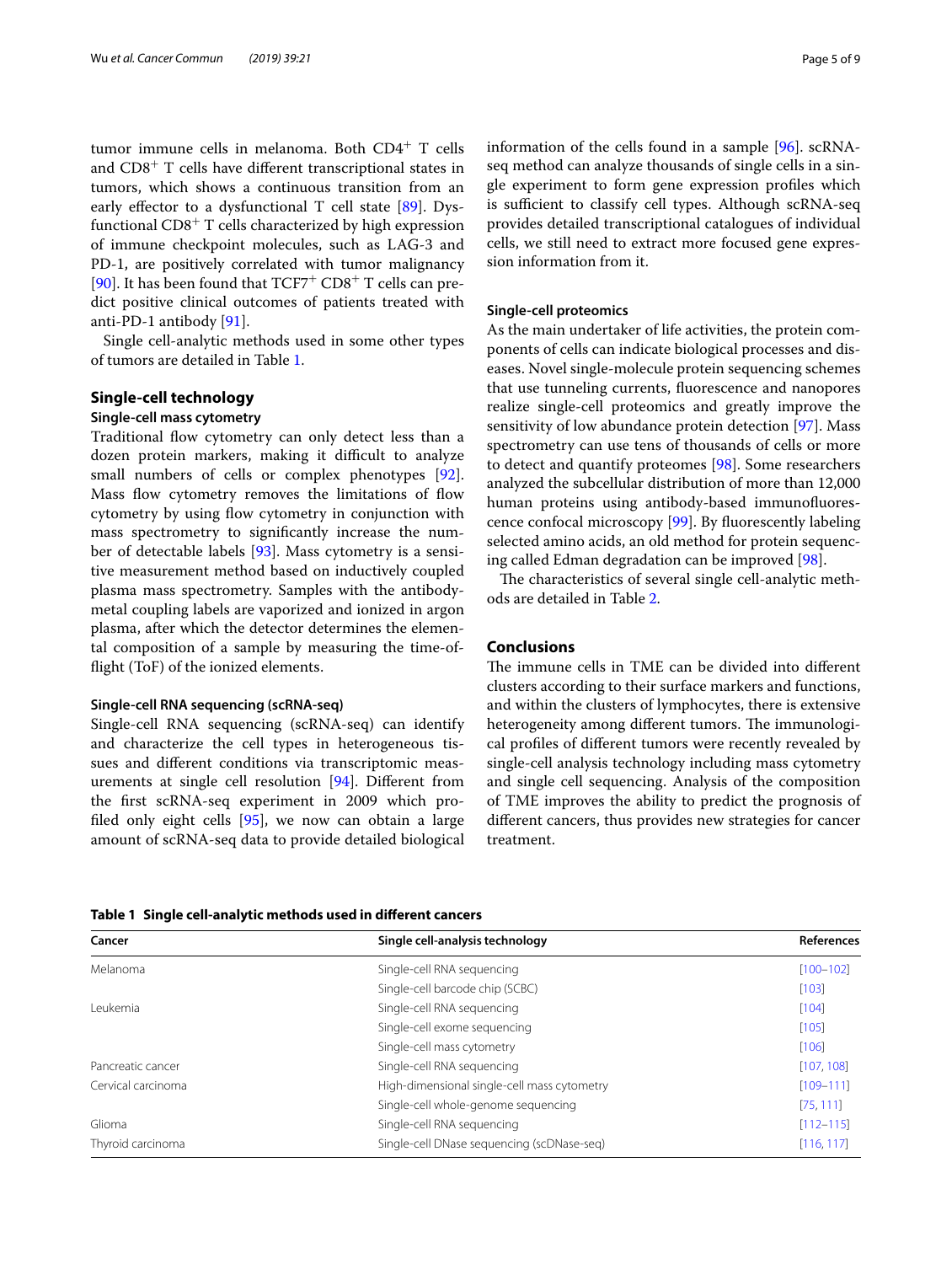| Single cell analysis technology | Advantages                                                                                                                  | <b>Disadvantages</b>                                                                                                       | References |
|---------------------------------|-----------------------------------------------------------------------------------------------------------------------------|----------------------------------------------------------------------------------------------------------------------------|------------|
| Single-cell mass cytometry      | Detect multiple protein markers simultaneously                                                                              | Providing only a coarse level of resolution                                                                                | [92, 93]   |
| Single-cell RNA sequencing      | Characterize the transcriptomes of cell types in<br>different tissues and identifying their transcrip-<br>tional signatures | Initial amounts of RNA obtained from a single cell<br>are low<br>Exhibiting higher levels of noise and more zero<br>values | [94, 96]   |
| Single-cell proteomics          | Capture proteomic information from individual<br>cells<br>Rich in information                                               | Multicellular Single-cell proteomics with high<br>sensitivity, specificity and low cost needs to be<br>developed           | $[97-99]$  |

## <span id="page-5-11"></span>**Table 2 Advantages and disadvantages of several single cell-analytic methods**

Determining the characteristics and diferences of different TIME is necessary for tumor immunotherapy. In order to efectively predict patients' response to immunotherapy and reveal new therapeutic targets, higher resolution techniques are waiting to be applied to assess the composition, functional status and cellular localization of total immune cells in TIME.

#### **Abbreviations**

TME: tumor microenvironment; NK: natural killer; TIME: tumor immune microenvironment; CD: cluster of diferentiation; Th1: type 1 T helper; PD-L1: programmed cell death ligand-1; PD-1: programmed cell death protein-1; TIL: tumor infltrating lymphocyte; TIM: tumor-infltrating myeloid; DC: dendritic cell; Treg: regulatory T cell; CTLA-4: cytotoxic T lymphocyte antigen 4; OS: overall survival; PFS: progression-free survival; FOXP3: forkhead box P3; MAIT: mucosa-associated invariant T cell; TEM: efector memory T cell; HCC: hepatocellular carcinoma; APC: antigen presenting cell; MTDLN: metastatic tumor-draining lymph node; TE: efector T cell; CTL: cytotoxic lymphocyte; DFS: disease-free survival; TNBC: triple-negative breast cancer; ccRCC: clear cell renal cell carcinoma; TAM: tumor-associated macrophage; IFN: interferon; HL: Hodgkin's lymphoma; LAG-3: lymphocyte-activation gene 3; scRNA-seq: single-cell RNA sequencing.

#### **Authors' contributions**

TW and XW wrote the manuscript. HW and LC reviewed and revised the manuscript. All authors read and approved the fnal manuscript.

#### **Author details**

International Cooperation Laboratory on Signal Transduction, Eastern Hepatobiliary Surgery Institute, Second Military Medical University, Shanghai 200438, P. R. China. <sup>2</sup> National Center for Liver Cancer, Shanghai 201805, P. R. China. 3 Central Laboratory, Shanghai Tenth People's Hospital, Tongji University, Shanghai 200070, P. R. China. <sup>4</sup> Department of Laboratory Medicine, Shanghai Tenth People's Hospital, Tongji University, Shanghai 200070, P. R. China.

#### **Acknowledgements**

We thank the staffs of the National Liver Cancer Institute for the help in this work. We apologize to those investigators whose relevant contributions were not cited due to space limitations.

#### **Competing interests**

The authors declare that they have no competing interests.

## **Availability of data and materials**

Not applicable.

#### **Consent for publication**

Not applicable.

**Ethics approval and consent to participate** Not applicable.

#### **Funding**

This work was supported by the State Key Project for Liver Cancer (2018ZX10732202-001), the National Research Program of China (2017YFA0505803, 2017YFC0908100), National Natural Science Foundation of China (81790633, 91729303, 81672860, 81702298 and 81422032), National Natural Science Foundation of Shanghai (17ZR143800).

#### Received: 2 December 2018 Accepted: 8 April 2019 Published online: 18 April 2019

#### <span id="page-5-0"></span>**References**

- 1. Albini A, Sporn MB. The tumour microenvironment as a target for chemoprevention. Nat Rev Cancer. 2007;7(2):139–47. [https://doi.](https://doi.org/10.1038/nrc2067) [org/10.1038/nrc2067](https://doi.org/10.1038/nrc2067).
- <span id="page-5-1"></span>2. Vaupel P, Kallinowski F, Okunieff P. Blood flow, oxygen and nutrient supply, and metabolic microenvironment of human tumors: a review. Cancer Res. 1989;49(23):6449–65.
- <span id="page-5-2"></span>3. Fridman WH, Zitvogel L, Sautes-Fridman C, Kroemer G. The immune contexture in cancer prognosis and treatment. Nat Rev Clin Oncol. 2017;14(12):717–34.<https://doi.org/10.1038/nrclinonc.2017.101>.
- <span id="page-5-3"></span>4. Taube JM, Galon J, Sholl LM, Rodig SJ, Cottrell TR, Giraldo NA, et al. Implications of the tumor immune microenvironment for staging and therapeutics. Mod Pathol. 2018;31(2):214–34. [https://doi.org/10.1038/](https://doi.org/10.1038/modpathol.2017.156) [modpathol.2017.156](https://doi.org/10.1038/modpathol.2017.156).
- <span id="page-5-4"></span>5. Littman DR. Releasing the brakes on cancer immunotherapy. Cell. 2015;162(6):1186–90. <https://doi.org/10.1016/j.cell.2015.08.038>.
- <span id="page-5-5"></span>6. Spitzer MH, Nolan GP. Mass cytometry: single cells, many features. Cell. 2016;165(4):780–91. [https://doi.org/10.1016/j.cell.2016.04.019.](https://doi.org/10.1016/j.cell.2016.04.019)
- <span id="page-5-6"></span>7. Newell EW, Cheng Y. Mass cytometry: blessed with the curse of dimensionality. Nat Immunol. 2016;17(8):890–5. [https://doi.org/10.1038/](https://doi.org/10.1038/ni.3485) [ni.3485.](https://doi.org/10.1038/ni.3485)
- <span id="page-5-7"></span>8. Wagner A, Regev A, Yosef N. Revealing the vectors of cellular identity with single-cell genomics. Nat Biotechnol. 2016;34(11):1145–60. [https://](https://doi.org/10.1038/nbt.3711) [doi.org/10.1038/nbt.3711](https://doi.org/10.1038/nbt.3711).
- <span id="page-5-8"></span>9. Kargl J, Busch SE, Yang GH, Kim KH, Hanke ML, Metz HE, et al. Neutrophils dominate the immune cell composition in non-small cell lung cancer. Nat Commun. 2017;8:14381. [https://doi.org/10.1038/ncomm](https://doi.org/10.1038/ncomms14381) [s14381](https://doi.org/10.1038/ncomms14381).
- 10. Travis WD, Brambilla E, Noguchi M, Nicholson AG, Geisinger K, Yatabe Y, et al. International Association for the Study of Lung Cancer/American Thoracic Society/European Respiratory Society: international multidisciplinary classifcation of lung adenocarcinoma: executive summary. Proc Am Thorac Soc. 2011;8(5):381–5. [https://doi.org/10.1513/pats.20110](https://doi.org/10.1513/pats.201107-042ST) [7-042ST.](https://doi.org/10.1513/pats.201107-042ST)
- <span id="page-5-9"></span>11. Bremnes RM, Busund LT, Kilvaer TL, Andersen S, Richardsen E, Paulsen EE, et al. The role of tumor-infltrating lymphocytes in development, progression, and prognosis of non-small cell lung cancer. J Thorac Oncol. 2016;11(6):789–800.<https://doi.org/10.1016/j.jtho.2016.01.015>.
- <span id="page-5-10"></span>12. Bindea G, Mlecnik B, Tosolini M, Kirilovsky A, Waldner M, Obenauf AC, et al. Spatiotemporal dynamics of intratumoral immune cells reveal the immune landscape in human cancer. Immunity. 2013;39(4):782–95. <https://doi.org/10.1016/j.immuni.2013.10.003>.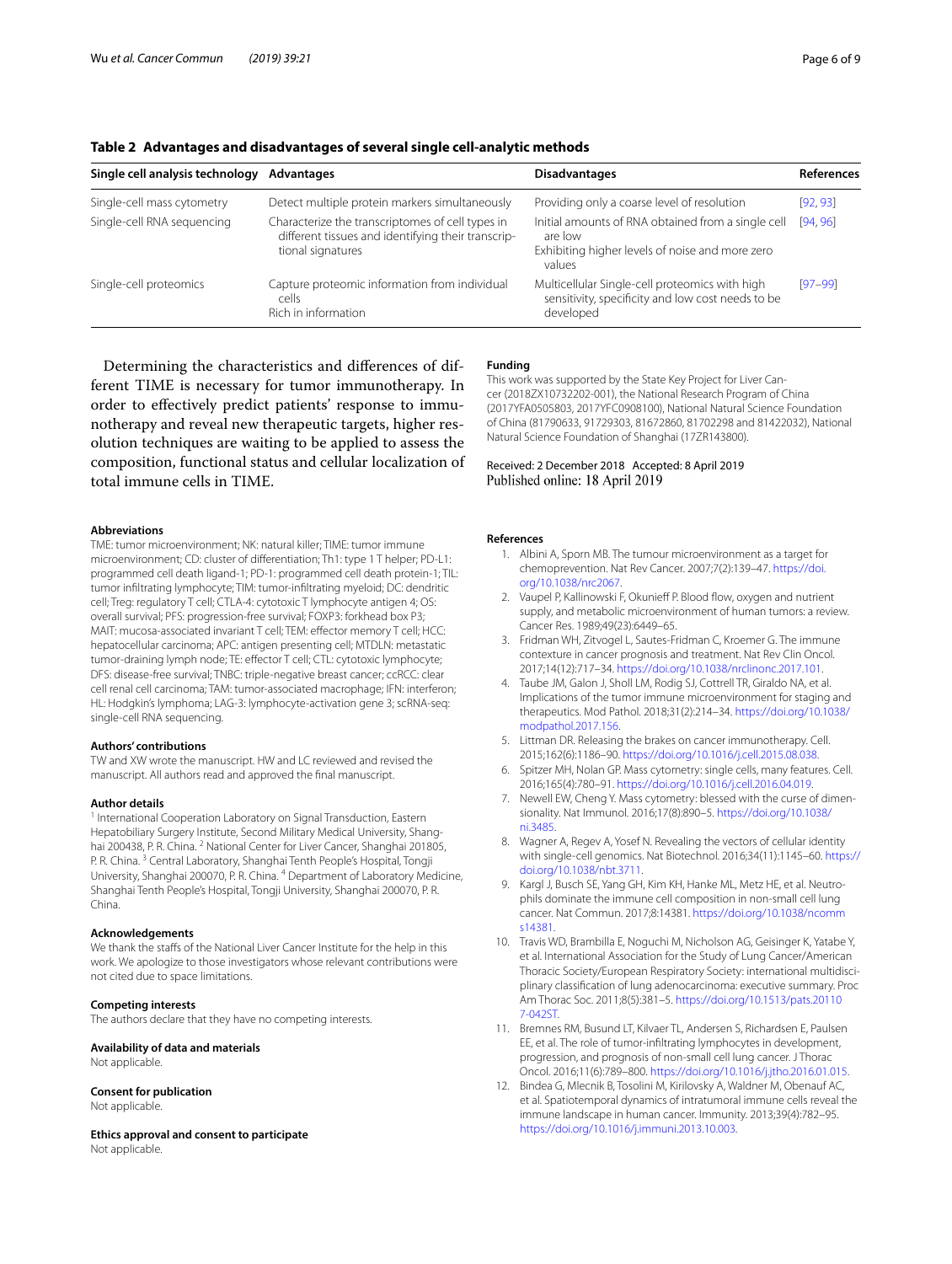- 13. Iglesia MD, Parker JS, Hoadley KA, Serody JS, Perou CM, Vincent BG. Genomic analysis of immune cell infltrates across 11 tumor types. J Natl Cancer Inst. 2016. [https://doi.org/10.1093/jnci/djw144.](https://doi.org/10.1093/jnci/djw144)
- <span id="page-6-0"></span>14. Rooney MS, Shukla SA, Wu CJ, Getz G, Hacohen N. Molecular and genetic properties of tumors associated with local immune cytolytic activity. Cell. 2015;160(1–2):48–61. [https://doi.org/10.1016/j.](https://doi.org/10.1016/j.cell.2014.12.033) [cell.2014.12.033](https://doi.org/10.1016/j.cell.2014.12.033).
- <span id="page-6-1"></span>15. Bremnes RM, Al-Shibli K, Donnem T, Sirera R, Al-Saad S, Andersen S, et al. The role of tumor-infiltrating immune cells and chronic inflammation at the tumor site on cancer development, progression, and prognosis: emphasis on non-small cell lung cancer. J Thorac Oncol. 2011;6(4):824–33. <https://doi.org/10.1097/JTO.0b013e3182037b76>.
- 16. Ishibashi Y, Tanaka S, Tajima K, Yoshida T, Kuwano H. Expression of Foxp3 in non-small cell lung cancer patients is signifcantly higher in tumor tissues than in normal tissues, especially in tumors smaller than 30 mm. Oncol Rep. 2006;15(5):1315–9.
- <span id="page-6-2"></span>17. Kataki A, Scheid P, Piet M, Marie B, Martinet N, Martinet Y, et al. Tumor infltrating lymphocytes and macrophages have a potential dual role in lung cancer by supporting both host-defense and tumor progression. J Lab Clin Med. 2002;140(5):320–8. [https://doi.org/10.1067/](https://doi.org/10.1067/mlc.2002.128317) [mlc.2002.128317](https://doi.org/10.1067/mlc.2002.128317).
- <span id="page-6-3"></span>18. Anichini A, Tassi E, Grazia G, Mortarini R. The non-small cell lung cancer immune landscape: emerging complexity, prognostic relevance and prospective signifcance in the context of immunotherapy. Cancer Immunol Immunother. 2018;67(6):1011–22. [https://doi.org/10.1007/](https://doi.org/10.1007/s00262-018-2147-7) [s00262-018-2147-7](https://doi.org/10.1007/s00262-018-2147-7).
- <span id="page-6-4"></span>19. Lavin Y, Kobayashi S, Leader A, Amir ED, Elefant N, Bigenwald C, et al. Innate immune landscape in early lung adenocarcinoma by paired single-cell analyses. Cell. 2017;169(4):750.e17–765.e17. [https://doi.](https://doi.org/10.1016/j.cell.2017.04.014) [org/10.1016/j.cell.2017.04.014.](https://doi.org/10.1016/j.cell.2017.04.014)
- <span id="page-6-5"></span>20. Engblom C, Pfrschke C, Pittet MJ. The role of myeloid cells in cancer therapies. Nat Rev Cancer. 2016;16(7):447–62. [https://doi.org/10.1038/](https://doi.org/10.1038/nrc.2016.54) [nrc.2016.54](https://doi.org/10.1038/nrc.2016.54).
- <span id="page-6-6"></span>21. Gabrilovich DI, Ostrand-Rosenberg S, Bronte V. Coordinated regulation of myeloid cells by tumours. Nat Rev Immunol. 2012;12(4):253–68. [https](https://doi.org/10.1038/nri3175) [://doi.org/10.1038/nri3175](https://doi.org/10.1038/nri3175).
- <span id="page-6-7"></span>22. Merad M, Sathe P, Helft J, Miller J, Mortha A. The dendritic cell lineage: ontogeny and function of dendritic cells and their subsets in the steady state and the infamed setting. Annu Rev Immunol. 2013;31:563–604. [https://doi.org/10.1146/annurev-immunol-020711-074950.](https://doi.org/10.1146/annurev-immunol-020711-074950)
- <span id="page-6-8"></span>23. Broz ML, Binnewies M, Boldajipour B, Nelson AE, Pollack JL, Erle DJ, et al. Dissecting the tumor myeloid compartment reveals rare activating antigen-presenting cells critical for T cell immunity. Cancer Cell. 2014;26(6):938.<https://doi.org/10.1016/j.ccell.2014.11.010>.
- 24. Hildner K, Edelson BT, Purtha WE, Diamond M, Matsushita H, Kohyama M, et al. Batf3 defciency reveals a critical role for CD8alpha+ dendritic cells in cytotoxic T cell immunity. Science. 2008;322(5904):1097–100. <https://doi.org/10.1126/science.1164206>.
- 25. Salmon H, Idoyaga J, Rahman A, Leboeuf M, Remark R, Jordan S, et al. Expansion and activation of CD103(+) dendritic cell progenitors at the tumor site enhances tumor responses to therapeutic PD-L1 and BRAF inhibition. Immunity. 2016;44(4):924–38. [https://doi.org/10.1016/j.](https://doi.org/10.1016/j.immuni.2016.03.012) [immuni.2016.03.012](https://doi.org/10.1016/j.immuni.2016.03.012).
- <span id="page-6-9"></span>26. Sanchez-Paulete AR, Cueto FJ, Martinez-Lopez M, Labiano S, Morales-Kastresana A, Rodriguez-Ruiz ME, et al. Cancer immunotherapy with immunomodulatory anti-CD137 and anti-PD-1 monoclonal antibodies requires BATF3-dependent dendritic cells. Cancer Discov. 2016;6(1):71– 9. <https://doi.org/10.1158/2159-8290.CD-15-0510>.
- <span id="page-6-10"></span>27. Becht E, Goc J, Germain C, Giraldo NA, Dieu-Nosjean MC, Sautes-Fridman C, et al. Shaping of an efective immune microenvironment to and by cancer cells. Cancer Immunol Immunother. 2014;63(10):991–7. [https](https://doi.org/10.1007/s00262-014-1590-3) [://doi.org/10.1007/s00262-014-1590-3.](https://doi.org/10.1007/s00262-014-1590-3)
- <span id="page-6-11"></span>Wendel M, Galani IE, Suri-Payer E, Cerwenka A. Natural killer cell accumulation in tumors is dependent on IFN-gamma and CXCR28 ligands. Cancer Res. 2008;68(20):8437–45. [https://doi.org/10.1158/0008-5472.](https://doi.org/10.1158/0008-5472.CAN-08-1440) [CAN-08-1440](https://doi.org/10.1158/0008-5472.CAN-08-1440).
- <span id="page-6-12"></span>29. Geukes Foppen MH, Donia M, Svane IM, Haanen JB. Tumor-infltrating lymphocytes for the treatment of metastatic cancer. Mol Oncol. 2015;9(10):1918–35. [https://doi.org/10.1016/j.molonc.2015.10.018.](https://doi.org/10.1016/j.molonc.2015.10.018)
- <span id="page-6-13"></span>Man YG, Stojadinovic A, Mason J, Avital I, Bilchik A, Bruecher B, et al. Tumor-infltrating immune cells promoting tumor invasion and

metastasis: existing theories. J Cancer. 2013;4(1):84–95. [https://doi.](https://doi.org/10.7150/jca.5482) [org/10.7150/jca.5482](https://doi.org/10.7150/jca.5482).

- <span id="page-6-14"></span>31. Hendry S, Salgado R, Gevaert T, Russell PA, John T, Thapa B, et al. Assessing tumor-infltrating lymphocytes in solid tumors: a practical review for pathologists and proposal for a standardized method from the international immuno-oncology biomarkers working group: Part 2: TILs in melanoma, gastrointestinal tract carcinomas, non-small cell lung carcinoma and mesothelioma, endometrial and ovarian carcinomas, squamous cell carcinoma of the head and neck, genitourinary carcinomas, and primary brain tumors. Adv Anat Pathol. 2017;24(6):311–35. <https://doi.org/10.1097/PAP.0000000000000161>.
- <span id="page-6-15"></span>32. Schreiber RD, Old LJ, Smyth MJ. Cancer immunoediting: integrating immunity's roles in cancer suppression and promotion. Science. 2011;331(6024):1565–70. [https://doi.org/10.1126/science.1203486.](https://doi.org/10.1126/science.1203486)
- <span id="page-6-16"></span>33. Fridman WH, Pages F, Sautes-Fridman C, Galon J. The immune contexture in human tumours: impact on clinical outcome. Nat Rev Cancer. 2012;12(4):298–306.<https://doi.org/10.1038/nrc3245>.
- <span id="page-6-17"></span>34. Angell H, Galon J. From the immune contexture to the Immunoscore: the role of prognostic and predictive immune markers in cancer. Curr Opin Immunol. 2013;25(2):261–7. [https://doi.org/10.1016/j.](https://doi.org/10.1016/j.coi.2013.03.004) [coi.2013.03.004](https://doi.org/10.1016/j.coi.2013.03.004).
- <span id="page-6-18"></span>35. Galon J, Mlecnik B, Bindea G, Angell HK, Berger A, Lagorce C, et al. Towards the introduction of the 'Immunoscore' in the classifcation of malignant tumours. J Pathol. 2014;232(2):199–209. [https://doi.](https://doi.org/10.1002/path.4287) [org/10.1002/path.4287.](https://doi.org/10.1002/path.4287)
- <span id="page-6-19"></span>36. Yan X, Jiao SC, Zhang GQ, Guan Y, Wang JL. Tumor-associated immune factors are associated with recurrence and metastasis in non-small cell lung cancer. Cancer Gene Ther. 2017;24(2):57–63. [https://doi.](https://doi.org/10.1038/cgt.2016.40) [org/10.1038/cgt.2016.40](https://doi.org/10.1038/cgt.2016.40).
- <span id="page-6-20"></span>37. Al-Shibli KI, Donnem T, Al-Saad S, Persson M, Bremnes RM, Busund LT. Prognostic efect of epithelial and stromal lymphocyte infltration in non-small cell lung cancer. Clin Cancer Res. 2008;14(16):5220–7. [https://](https://doi.org/10.1158/1078-0432.CCR-08-0133) [doi.org/10.1158/1078-0432.CCR-08-0133](https://doi.org/10.1158/1078-0432.CCR-08-0133).
- <span id="page-6-21"></span>38. Lin Y, Liu L, Zhang T, Liu J. Functional investigation of Fas ligand expressions in human non-small cell lung cancer cells and its clinical implications. Ann Thorac Surg. 2013;95(2):412–8. [https://doi.org/10.1016/j.](https://doi.org/10.1016/j.athoracsur.2012.08.012) [athoracsur.2012.08.012](https://doi.org/10.1016/j.athoracsur.2012.08.012).
- <span id="page-6-22"></span>39. Rutkowski J, Cyman M, Slebioda T, Bemben K, Rutkowska A, Gruchala M, et al. Evaluation of peripheral blood T lymphocyte surface activation markers and transcription factors in patients with early stage non-small cell lung cancer. Cell Immunol. 2017;322:26–33. [https://doi.](https://doi.org/10.1016/j.cellimm.2017.09.007) [org/10.1016/j.cellimm.2017.09.007.](https://doi.org/10.1016/j.cellimm.2017.09.007)
- <span id="page-6-23"></span>40. Liu H, Zhang T, Ye J, Li H, Huang J, Li X, et al. Tumor-infltrating lymphocytes predict response to chemotherapy in patients with advance non-small cell lung cancer. Cancer Immunol Immunother. 2012;61(10):1849–56. [https://doi.org/10.1007/s00262-012-1231-7.](https://doi.org/10.1007/s00262-012-1231-7)
- 41. Masucci GV, Cesano A, Hawtin R, Janetzki S, Zhang J, Kirsch I, et al. Validation of biomarkers to predict response to immunotherapy in cancer: volume I—pre-analytical and analytical validation. J Immunother Cancer. 2016;4:76.<https://doi.org/10.1186/s40425-016-0178-1>.
- <span id="page-6-24"></span>42. Brody R, Zhang Y, Ballas M, Siddiqui MK, Gupta P, Barker C, et al. PD-L1 expression in advanced NSCLC: insights into risk stratifcation and treatment selection from a systematic literature review. Lung Cancer. 2017;112:200–15.<https://doi.org/10.1016/j.lungcan.2017.08.005>.
- <span id="page-6-25"></span>43. Doroshow DB, Sanmamed MF, Hastings K, Politi K, Rimm DL, Chen L, et al. Immunotherapy in non-small cell lung cancer: facts and hopes. Clin Cancer Res. 2019. <https://doi.org/10.1158/1078-0432.ccr-18-1538>.
- <span id="page-6-26"></span>44. Wang VE, Urisman A, Albacker L, Ali S, Miller V, Aggarwal R, et al. Checkpoint inhibitor is active against large cell neuroendocrine carcinoma with high tumor mutation burden. J Immunother Cancer. 2017;5(1):75. <https://doi.org/10.1186/s40425-017-0281-y>.
- <span id="page-6-27"></span>45. Cristescu R, Mogg R, Ayers M, Albright A, Murphy E, Yearley J, et al. Pan-tumor genomic biomarkers for PD-1 checkpoint blockade-based immunotherapy. Science. 2018;362(6411):eaar3593. [https://doi.](https://doi.org/10.1126/science.aar3593) [org/10.1126/science.aar3593](https://doi.org/10.1126/science.aar3593).
- <span id="page-6-28"></span>46. Fruh M, Peters S. Genomic features of response to combination immunotherapy in lung cancer. Cancer Cell. 2018;33(5):791–3. [https://doi.](https://doi.org/10.1016/j.ccell.2018.04.005) [org/10.1016/j.ccell.2018.04.005](https://doi.org/10.1016/j.ccell.2018.04.005).
- <span id="page-6-29"></span>47. Rolfo C, Caglevic C, Santarpia M, Araujo A, Giovannetti E, Gallardo CD, et al. Immunotherapy in NSCLC: a promising and revolutionary weapon.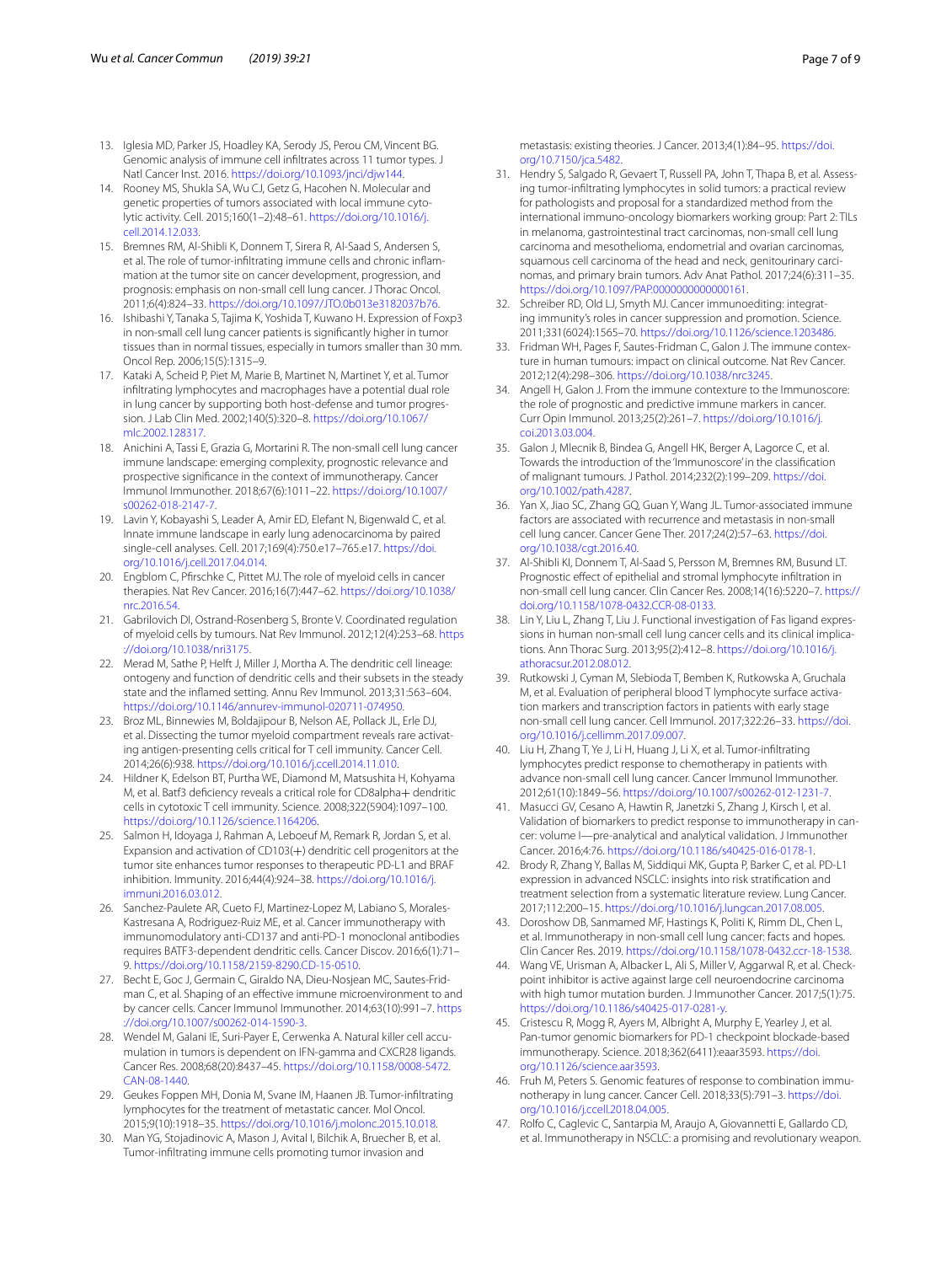Adv Exp Med Biol. 2017;995:97–125. [https://doi.org/10.1007/978-3-319-](https://doi.org/10.1007/978-3-319-53156-4_5)[53156-4\\_5.](https://doi.org/10.1007/978-3-319-53156-4_5)

- <span id="page-7-0"></span>48. Zheng C, Zheng L, Yoo JK, Guo H, Zhang Y, Guo X, et al. Landscape of infiltrating T cells in liver cancer revealed by single-cell sequencing. Cell. 2017;169(7):1342.e16–1356.e16. [https://doi.org/10.1016/j.](https://doi.org/10.1016/j.cell.2017.05.035) [cell.2017.05.035](https://doi.org/10.1016/j.cell.2017.05.035).
- <span id="page-7-1"></span>49. Jiang Y, Li Y, Zhu B. T-cell exhaustion in the tumor microenvironment. Cell Death Dis. 2015;6:e1792. [https://doi.org/10.1038/cddis.2015.162.](https://doi.org/10.1038/cddis.2015.162)
- <span id="page-7-2"></span>50. Xiao X, Lao XM, Chen MM, Liu RX, Wei Y, Ouyang FZ, et al. PD-1hi identifes a novel regulatory B-cell population in human hepatoma that promotes disease progression. Cancer Discov. 2016;6(5):546–59. [https://](https://doi.org/10.1158/2159-8290.CD-15-1408) [doi.org/10.1158/2159-8290.CD-15-1408](https://doi.org/10.1158/2159-8290.CD-15-1408).
- <span id="page-7-3"></span>51. Van Cutsem E, Sagaert X, Topal B, Haustermans K, Prenen H. Gastric cancer. Lancet. 2016;388(10060):2654–64. [https://doi.org/10.1016/S0140](https://doi.org/10.1016/S0140-6736(16)30354-3) [-6736\(16\)30354-3.](https://doi.org/10.1016/S0140-6736(16)30354-3)
- <span id="page-7-4"></span>52. Wang B, Xu D, Yu X, Ding T, Rao H, Zhan Y, et al. Association of intratumoral infiltrating macrophages and regulatory T cells is an independent prognostic factor in gastric cancer after radical resection. Ann Surg Oncol. 2011;18(9):2585–93. [https://doi.org/10.1245/s10434-011-1609-3.](https://doi.org/10.1245/s10434-011-1609-3)
- <span id="page-7-5"></span>53. Feichtenbeiner A, Haas M, Buttner M, Grabenbauer GG, Fietkau R, Distel LV. Critical role of spatial interaction between CD8(+) and Foxp3(+) cells in human gastric cancer: the distance matters. Cancer Immunol Immunother. 2014;63(2):111–9. [https://doi.org/10.1007/s0026](https://doi.org/10.1007/s00262-013-1491-x) [2-013-1491-x](https://doi.org/10.1007/s00262-013-1491-x).
- <span id="page-7-6"></span>54. Okita Y, Ohira M, Tanaka H, Tokumoto M, Go Y, Sakurai K, et al. Alteration of CD4 T cell subsets in metastatic lymph nodes of human gastric cancer. Oncol Rep. 2015;34(2):639–47. [https://doi.org/10.3892/](https://doi.org/10.3892/or.2015.4064) [or.2015.4064](https://doi.org/10.3892/or.2015.4064).
- <span id="page-7-7"></span>55. Gao Q, Qiu SJ, Fan J, Zhou J, Wang XY, Xiao YS, et al. Intratumoral balance of regulatory and cytotoxic T cells is associated with prognosis of hepatocellular carcinoma after resection. J Clin Oncol. 2007;25(18):2586–93. [https://doi.org/10.1200/JCO.2006.09.4565.](https://doi.org/10.1200/JCO.2006.09.4565)
- <span id="page-7-8"></span>56. Greten TF, Sangro B. Targets for immunotherapy of liver cancer. J Hepatol. 2017.<https://doi.org/10.1016/j.jhep.2017.09.007>.
- <span id="page-7-9"></span>57. Finger EC, Giaccia AJ. Hypoxia, inflammation, and the tumor microenvironment in metastatic disease. Cancer Metastasis Rev. 2010;29(2):285– 93.<https://doi.org/10.1007/s10555-010-9224-5>.
- <span id="page-7-10"></span>58. Jimenez-Sanchez A, Memon D, Pourpe S, Veeraraghavan H, Li Y, Vargas HA, et al. Heterogeneous tumor-immune microenvironments among diferentially growing metastases in an ovarian cancer patient. Cell. 2017;170(5):927.e20–938.e20. [https://doi.org/10.1016/j.cell.2017.07.025.](https://doi.org/10.1016/j.cell.2017.07.025)
- <span id="page-7-11"></span>59. Azizi E, Carr AJ, Plitas G, Cornish AE, Konopacki C, Prabhakaran S, et al. Single-cell map of diverse immune phenotypes in the breast tumor microenvironment. Cell. 2018;174(5):1293.e36–1308.e36. [https://doi.](https://doi.org/10.1016/j.cell.2018.05.060) [org/10.1016/j.cell.2018.05.060.](https://doi.org/10.1016/j.cell.2018.05.060)
- <span id="page-7-12"></span>60. Liu PS, Wang H, Li X, Chao T, Teav T, Christen S, et al. alpha-ketoglutarate orchestrates macrophage activation through metabolic and epigenetic reprogramming. Nat Immunol. 2017;18(9):985–94. [https://doi.](https://doi.org/10.1038/ni.3796) [org/10.1038/ni.3796](https://doi.org/10.1038/ni.3796).
- <span id="page-7-13"></span>61. Mantovani A, Locati M. Tumor-associated macrophages as a paradigm of macrophage plasticity, diversity, and polarization: lessons and open questions. Arterioscler Thromb Vasc Biol. 2013;33(7):1478–83. [https://](https://doi.org/10.1161/ATVBAHA.113.300168) [doi.org/10.1161/ATVBAHA.113.300168](https://doi.org/10.1161/ATVBAHA.113.300168).
- <span id="page-7-14"></span>62. Denkert C, Loibl S, Noske A, Roller M, Muller BM, Komor M, et al. Tumor-associated lymphocytes as an independent predictor of response to neoadjuvant chemotherapy in breast cancer. J Clin Oncol. 2010;28(1):105–13.<https://doi.org/10.1200/JCO.2009.23.7370>.
- 63. Ali HR, Provenzano E, Dawson SJ, Blows FM, Liu B, Shah M, et al. Association between CD8+ T-cell infltration and breast cancer survival in 12,439 patients. Ann Oncol. 2014;25(8):1536–43. [https://doi.](https://doi.org/10.1093/annonc/mdu191) [org/10.1093/annonc/mdu191.](https://doi.org/10.1093/annonc/mdu191)
- <span id="page-7-15"></span>64. Aaltomaa S, Lipponen P, Eskelinen M, Kosma VM, Marin S, Alhava E, et al. Lymphocyte infltrates as a prognostic variable in female breast cancer. Eur J Cancer. 1992;28A(4–5):859–64.
- <span id="page-7-16"></span>65. Baitsch L, Baumgaertner P, Devevre E, Raghav SK, Legat A, Barba L, et al. Exhaustion of tumor-specifc CD8(+) T cells in metastases from melanoma patients. J Clin Invest. 2011;121(6):2350–60. [https://doi.](https://doi.org/10.1172/JCI46102) [org/10.1172/JCI46102.](https://doi.org/10.1172/JCI46102)
- <span id="page-7-17"></span>66. Lee PP, Yee C, Savage PA, Fong L, Brockstedt D, Weber JS, et al. Characterization of circulating T cells specifc for tumor-associated

antigens in melanoma patients. Nat Med. 1999;5(6):677–85. [https://doi.](https://doi.org/10.1038/9525) [org/10.1038/9525.](https://doi.org/10.1038/9525)

- <span id="page-7-18"></span>67. Liu F, Lang R, Zhao J, Zhang X, Pringle GA, Fan Y, et al. CD8(+) cytotoxic T cell and FOXP3(+) regulatory T cell infltration in relation to breast cancer survival and molecular subtypes. Breast Cancer Res Treat. 2011;130(2):645–55.<https://doi.org/10.1007/s10549-011-1647-3>.
- <span id="page-7-19"></span>68. West NR, Kost SE, Martin SD, Milne K, Deleeuw RJ, Nelson BH, et al. Tumour-infltrating FOXP3(+) lymphocytes are associated with cytotoxic immune responses and good clinical outcome in oestrogen receptor-negative breast cancer. Br J Cancer. 2013;108(1):155–62. [https](https://doi.org/10.1038/bjc.2012.524) [://doi.org/10.1038/bjc.2012.524.](https://doi.org/10.1038/bjc.2012.524)
- <span id="page-7-20"></span>69. Ott PA, Bang YJ, Piha-Paul SA, Razak ARA, Bennouna J, Soria JC, et al. T-Cell-Infamed gene-expression profle, programmed death ligand 1 expression, and tumor mutational burden predict efficacy in patients treated with pembrolizumab across 20 cancers: KEYNOTE-028. J Clin Oncol. 2019;37(4):318–27.<https://doi.org/10.1200/JCO.2018.78.2276>.
- <span id="page-7-21"></span>70. Heimes AS, Schmidt M. Atezolizumab for the treatment of triple-negative breast cancer. Expert Opin Investig Drugs. 2019;28(1):1–5. [https://](https://doi.org/10.1080/13543784.2019.1552255) [doi.org/10.1080/13543784.2019.1552255](https://doi.org/10.1080/13543784.2019.1552255).
- <span id="page-7-22"></span>71. Zhou X, Li B, Zhang Y, Gu Y, Chen B, Shi T, et al. A relative ordering-based predictor for tamoxifen-treated estrogen receptor-positive breast cancer patients: multi-laboratory cohort validation. Breast Cancer Res Treat. 2013;142(3):505–14.<https://doi.org/10.1007/s10549-013-2767-8>.
- <span id="page-7-23"></span>72. Chevrier S, Levine JH, Zanotelli VRT, Silina K, Schulz D, Bacac M, et al. An immune atlas of clear cell renal cell carcinoma. Cell. 2017;169(4):736. e18–749.e18. [https://doi.org/10.1016/j.cell.2017.04.016.](https://doi.org/10.1016/j.cell.2017.04.016)
- <span id="page-7-24"></span>73. Shin DS, Ribas A. The evolution of checkpoint blockade as a cancer therapy: what's here, what's next? Curr Opin Immunol. 2015;33:23–35. [https://doi.org/10.1016/j.coi.2015.01.006.](https://doi.org/10.1016/j.coi.2015.01.006)
- <span id="page-7-25"></span>74. Maus MV, June CH. Making better chimeric antigen receptors for adoptive T-cell therapy. Clin Cancer Res. 2016;22(8):1875–84. [https://doi.](https://doi.org/10.1158/1078-0432.CCR-15-1433) [org/10.1158/1078-0432.CCR-15-1433](https://doi.org/10.1158/1078-0432.CCR-15-1433).
- <span id="page-7-26"></span>75. Komohara Y, Niino D, Saito Y, Ohnishi K, Horlad H, Ohshima K, et al. Clinical significance of CD163<sup>+</sup> tumor-associated macrophages in patients with adult T-cell leukemia/lymphoma. Cancer Sci. 2013;104(7):945–51. <https://doi.org/10.1111/cas.12167>.
- <span id="page-7-27"></span>76. Behnes CL, Bremmer F, Hemmerlein B, Strauss A, Strobel P, Radzun HJ. Tumor-associated macrophages are involved in tumor progression in papillary renal cell carcinoma. Virchows Arch. 2014;464(2):191–6. [https](https://doi.org/10.1007/s00428-013-1523-0) [://doi.org/10.1007/s00428-013-1523-0.](https://doi.org/10.1007/s00428-013-1523-0)
- 77. Dannenmann SR, Thielicke J, Stockli M, Matter C, von Boehmer L, Cecconi V, et al. Tumor-associated macrophages subvert T-cell function and correlate with reduced survival in clear cell renal cell carcinoma. Oncoimmunology. 2013;2(3):e23562. [https://doi.org/10.4161/onci.23562.](https://doi.org/10.4161/onci.23562)
- <span id="page-7-28"></span>78. Daurkin I, Eruslanov E, Stofs T, Perrin GQ, Algood C, Gilbert SM, et al. Tumor-associated macrophages mediate immunosuppression in the renal cancer microenvironment by activating the 15-lipoxygenase-2 pathway. Cancer Res. 2011;71(20):6400–9. [https://doi.](https://doi.org/10.1158/0008-5472.CAN-11-1261) [org/10.1158/0008-5472.CAN-11-1261.](https://doi.org/10.1158/0008-5472.CAN-11-1261)
- <span id="page-7-29"></span>79. Steidl C, Connors JM, Gascoyne RD. Molecular pathogenesis of Hodgkin's lymphoma: increasing evidence of the importance of the microenvironment. J Clin Oncol. 2011;29(14):1812–26. [https://doi.org/10.1200/](https://doi.org/10.1200/JCO.2010.32.8401) [JCO.2010.32.8401](https://doi.org/10.1200/JCO.2010.32.8401).
- <span id="page-7-30"></span>80. Roemer MGM, Redd RA, Cader FZ, Pak CJ, Abdelrahman S, Ouyang J, et al. Major histocompatibility complex class II and programmed death ligand 1 expression predict outcome after programmed death 1 blockade in classic hodgkin lymphoma. J Clin Oncol. 2018;36(10):942–50. <https://doi.org/10.1200/JCO.2017.77.3994>.
- 81. Tumeh PC, Harview CL, Yearley JH, Shintaku IP, Taylor EJ, Robert L, et al. PD-1 blockade induces responses by inhibiting adaptive immune resistance. Nature. 2014;515(7528):568–71. [https://doi.org/10.1038/](https://doi.org/10.1038/nature13954) [nature13954](https://doi.org/10.1038/nature13954).
- 82. Im SJ, Hashimoto M, Gerner MY, Lee J, Kissick HT, Burger MC, et al. Defining CD8+ T cells that provide the proliferative burst after PD-1 therapy. Nature. 2016;537(7620):417–21. [https://doi.org/10.1038/nature19330.](https://doi.org/10.1038/nature19330)
- 83. Kamphorst AO, Wieland A, Nasti T, Yang S, Zhang R, Barber DL, et al. Rescue of exhausted CD8 T cells by PD-1-targeted therapies is CD28dependent. Science. 2017;355(6332):1423–7. [https://doi.org/10.1126/](https://doi.org/10.1126/science.aaf0683) [science.aaf0683](https://doi.org/10.1126/science.aaf0683).
- 84. Juneja VR, McGuire KA, Manguso RT, LaFleur MW, Collins N, Haining WN, et al. PD-L1 on tumor cells is sufficient for immune evasion in